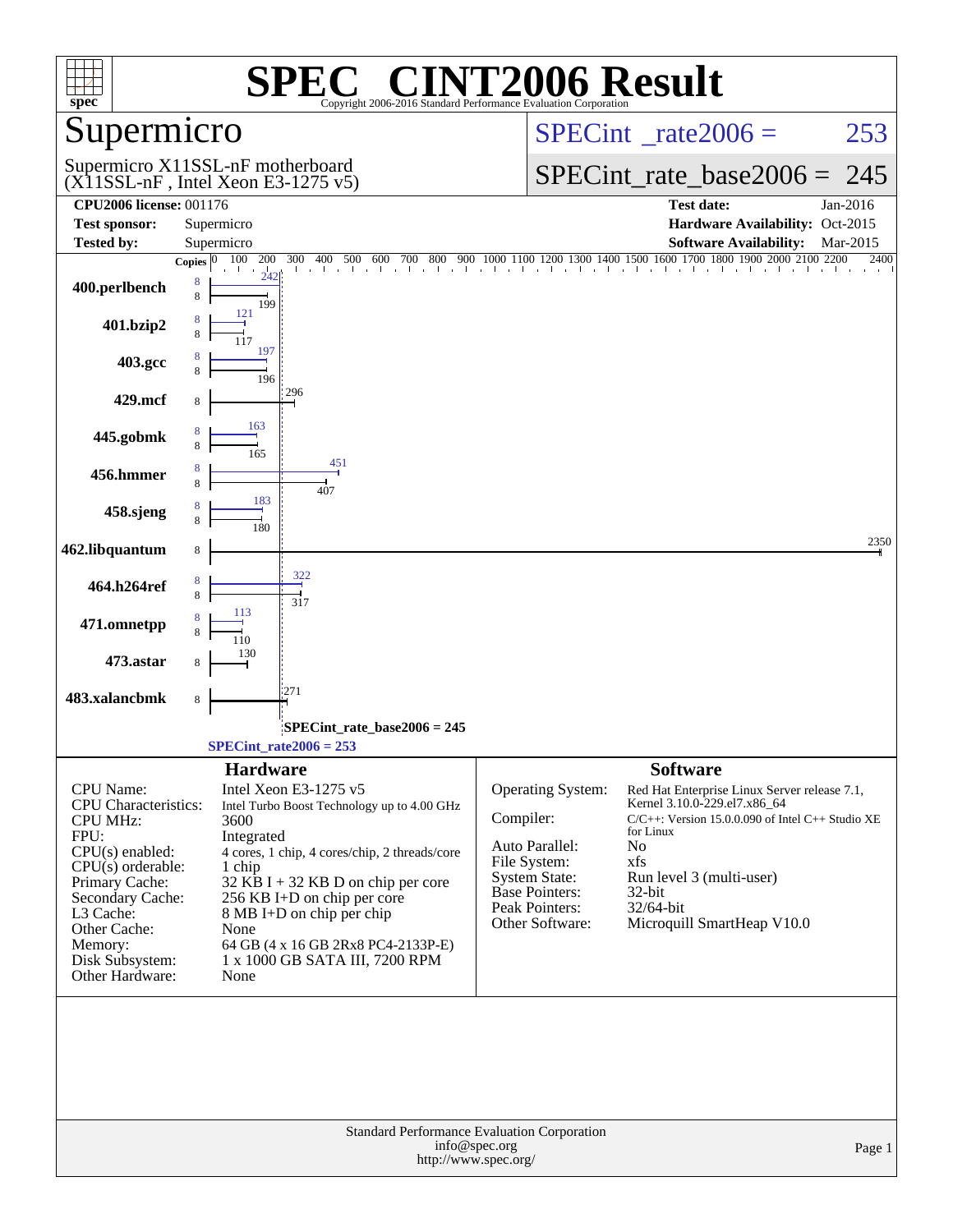

### Supermicro

#### (X11SSL-nF , Intel Xeon E3-1275 v5) Supermicro X11SSL-nF motherboard

SPECint rate $2006 = 253$ 

## [SPECint\\_rate\\_base2006 =](http://www.spec.org/auto/cpu2006/Docs/result-fields.html#SPECintratebase2006) 245

**[CPU2006 license:](http://www.spec.org/auto/cpu2006/Docs/result-fields.html#CPU2006license)** 001176 **[Test date:](http://www.spec.org/auto/cpu2006/Docs/result-fields.html#Testdate)** Jan-2016 **[Test sponsor:](http://www.spec.org/auto/cpu2006/Docs/result-fields.html#Testsponsor)** Supermicro Supermicro **[Hardware Availability:](http://www.spec.org/auto/cpu2006/Docs/result-fields.html#HardwareAvailability)** Oct-2015 **[Tested by:](http://www.spec.org/auto/cpu2006/Docs/result-fields.html#Testedby)** Supermicro **Supermicro [Software Availability:](http://www.spec.org/auto/cpu2006/Docs/result-fields.html#SoftwareAvailability)** Mar-2015

#### **[Results Table](http://www.spec.org/auto/cpu2006/Docs/result-fields.html#ResultsTable)**

|                                                                                                          | <b>Base</b>   |                |            |                |       |                |                  |               | <b>Peak</b>    |              |                |              |                |              |  |
|----------------------------------------------------------------------------------------------------------|---------------|----------------|------------|----------------|-------|----------------|------------------|---------------|----------------|--------------|----------------|--------------|----------------|--------------|--|
| <b>Benchmark</b>                                                                                         | <b>Copies</b> | <b>Seconds</b> | Ratio      | <b>Seconds</b> | Ratio | <b>Seconds</b> | Ratio            | <b>Copies</b> | <b>Seconds</b> | <b>Ratio</b> | <b>Seconds</b> | <b>Ratio</b> | <b>Seconds</b> | <b>Ratio</b> |  |
| 400.perlbench                                                                                            |               | 392            | 199        | 392            | 199   | 392            | 199 <sub>1</sub> | 8             | 322            | 243          | 322            | 242          | 322            | 242          |  |
| 401.bzip2                                                                                                | 8             | 658            | 117        | 657            | 117   | 658            | <b>117</b>       | 8             | 640            | 121          | 641            | 120          | 638            | 121          |  |
| $403.\mathrm{gcc}$                                                                                       |               | 326            | 198        | 328            | 196   | 329            | 196 <sub>l</sub> | 8             | 328            | 197          | 328            | 196          | 325            | 198          |  |
| $429$ .mcf                                                                                               |               | 247            | 296        | 247            | 296   | 246            | <b>296</b>       | 8             | 247            | 296          | 247            | 296          | 246            | 296          |  |
| $445$ .gobm $k$                                                                                          | 8             | 509            | 165        | 509            | 165   | 508            | 165              | 8             | 514            | 163          | 514            | 163          | 514            | 163          |  |
| 456.hmmer                                                                                                |               | 183            | 408        | 184            | 407   | 183            | 407              | 8             | 165            | 451          | 165            | 452          | 166            | 449          |  |
| $458$ .sjeng                                                                                             |               | 538            | 180        | 539            | 180   | 540            | 179 <sub>l</sub> | 8             | 530            | 183          | 530            | 183          | 530            | 183          |  |
| 462.libquantum                                                                                           |               | 70.3           | 2360       | 70.5           | 2350  | 70.4           | 2350             | 8             | 70.3           | 2360         | 70.5           | 2350         | 70.4           | 2350         |  |
| 464.h264ref                                                                                              |               | 558            | 317        | 559            | 317   | 559            | 317              | 8             | 549            | 323          | 551            | 321          | 549            | 322          |  |
| 471.omnetpp                                                                                              |               | 453            | <b>110</b> | 452            | 111   | 454            | <b>110</b>       | 8             | 442            | 113          | 441            | 113          | 441            | <u>113</u>   |  |
| 473.astar                                                                                                |               | 435            | 129        | 432            | 130   | 433            | <b>130</b>       | 8             | 435            | 129          | 432            | 130          | 433            | <u>130</u>   |  |
| 483.xalancbmk                                                                                            | $\mathsf{R}$  | 204            | 271        | 204            | 271   | 204            | 270l             | 8             | 204            | 271          | 204            | 271          | 204            | 270          |  |
| Results appear in the order in which they were run. Bold underlined text indicates a median measurement. |               |                |            |                |       |                |                  |               |                |              |                |              |                |              |  |

#### **[Submit Notes](http://www.spec.org/auto/cpu2006/Docs/result-fields.html#SubmitNotes)**

 The taskset mechanism was used to bind copies to processors. The config file option 'submit' was used to generate taskset commands to bind each copy to a specific processor. For details, please see the config file.

#### **[Operating System Notes](http://www.spec.org/auto/cpu2006/Docs/result-fields.html#OperatingSystemNotes)**

Stack size set to unlimited using "ulimit -s unlimited"

#### **[Platform Notes](http://www.spec.org/auto/cpu2006/Docs/result-fields.html#PlatformNotes)**

Standard Performance Evaluation Corporation [info@spec.org](mailto:info@spec.org) As tested, the system used a Supermicro CSE-113MFAC2-R606CB chassis. The chassis is configured with 2 PWS-606P-1R redundant power supply, 1 SNK-P0046P heatsink, as well as 4 FAN-0154L4 middle cooling fan. Sysinfo program /home/cpu2006/config/sysinfo.rev6914 \$Rev: 6914 \$ \$Date:: 2014-06-25 #\$ e3fbb8667b5a285932ceab81e28219e1 running on localhost.localdomain Wed Jan 20 23:45:27 2016 This section contains SUT (System Under Test) info as seen by some common utilities. To remove or add to this section, see: <http://www.spec.org/cpu2006/Docs/config.html#sysinfo> From /proc/cpuinfo model name : Intel(R) Xeon(R) CPU E3-1275 v5 @ 3.60GHz 1 "physical id"s (chips) 8 "processors" cores, siblings (Caution: counting these is hw and system dependent. The following excerpts from /proc/cpuinfo might not be reliable. Use with Continued on next page

<http://www.spec.org/>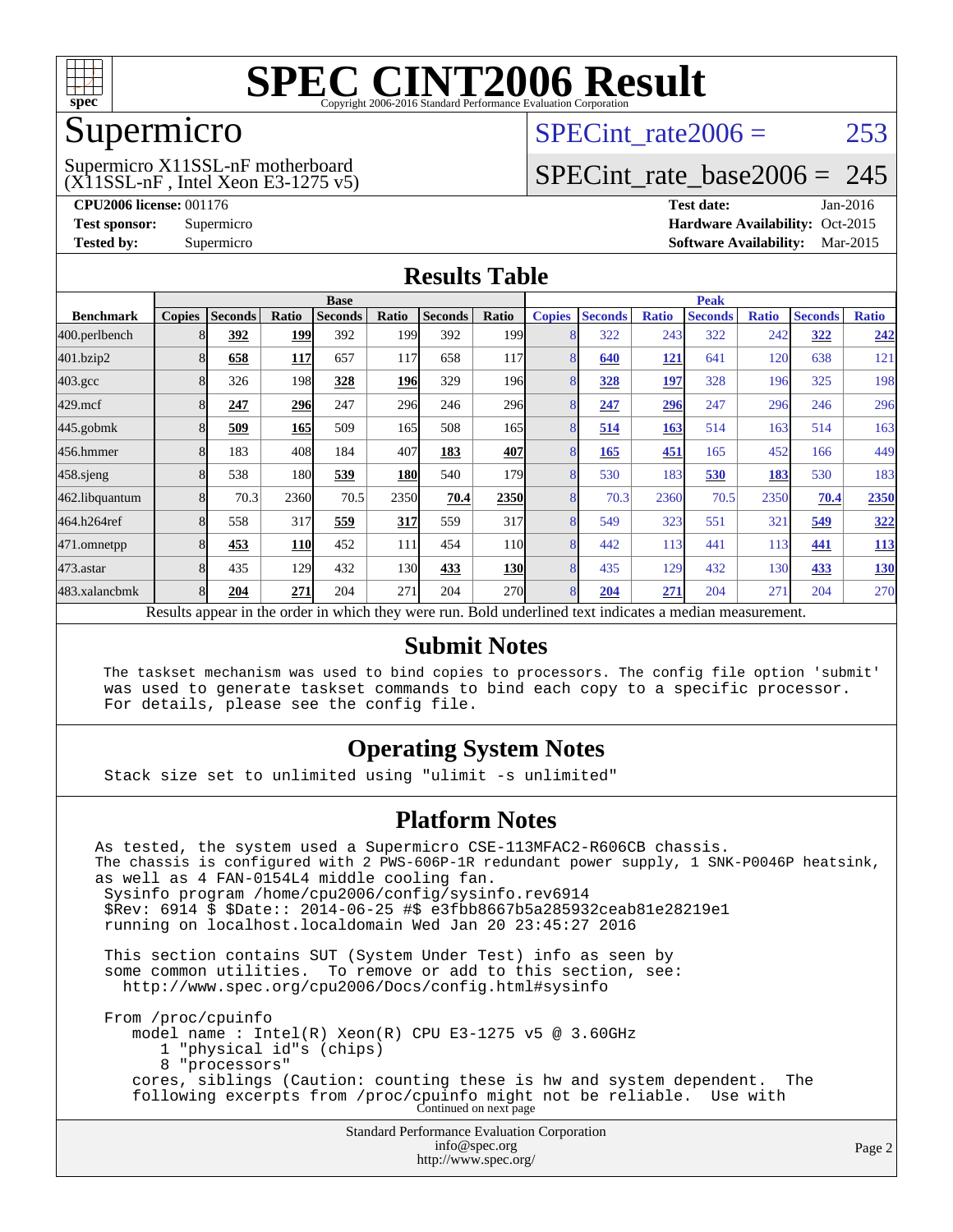

## Supermicro

SPECint rate $2006 = 253$ 

 $(X11SSL-nF,$  Intel Xeon E3-1275 v5) Supermicro X11SSL-nF motherboard

[SPECint\\_rate\\_base2006 =](http://www.spec.org/auto/cpu2006/Docs/result-fields.html#SPECintratebase2006) 245

**[CPU2006 license:](http://www.spec.org/auto/cpu2006/Docs/result-fields.html#CPU2006license)** 001176 **[Test date:](http://www.spec.org/auto/cpu2006/Docs/result-fields.html#Testdate)** Jan-2016 **[Test sponsor:](http://www.spec.org/auto/cpu2006/Docs/result-fields.html#Testsponsor)** Supermicro Supermicro **[Hardware Availability:](http://www.spec.org/auto/cpu2006/Docs/result-fields.html#HardwareAvailability)** Oct-2015 **[Tested by:](http://www.spec.org/auto/cpu2006/Docs/result-fields.html#Testedby)** Supermicro **Supermicro [Software Availability:](http://www.spec.org/auto/cpu2006/Docs/result-fields.html#SoftwareAvailability)** Mar-2015

#### **[Platform Notes \(Continued\)](http://www.spec.org/auto/cpu2006/Docs/result-fields.html#PlatformNotes)**

 caution.) cpu cores : 4 siblings : 8 physical 0: cores 0 1 2 3 cache size : 8192 KB From /proc/meminfo MemTotal: 65630544 kB HugePages\_Total: 0<br>Hugepagesize: 2048 kB Hugepagesize: From /etc/\*release\* /etc/\*version\* os-release: NAME="Red Hat Enterprise Linux Server" VERSION="7.1 (Maipo)" ID="rhel" ID\_LIKE="fedora" VERSION\_ID="7.1" PRETTY\_NAME="Red Hat Enterprise Linux Server 7.1 (Maipo)" ANSI\_COLOR="0;31" CPE\_NAME="cpe:/o:redhat:enterprise\_linux:7.1:GA:server" redhat-release: Red Hat Enterprise Linux Server release 7.1 (Maipo) system-release: Red Hat Enterprise Linux Server release 7.1 (Maipo) system-release-cpe: cpe:/o:redhat:enterprise\_linux:7.1:ga:server uname -a: Linux localhost.localdomain 3.10.0-229.el7.x86\_64 #1 SMP Thu Jan 29 18:37:38 EST 2015 x86\_64 x86\_64 x86\_64 GNU/Linux run-level 3 Jan 20 19:24 SPEC is set to: /home/cpu2006 Filesystem Type Size Used Avail Use% Mounted on  $/$ dev/mapper/rhel-home xfs Additional information from dmidecode: Warning: Use caution when you interpret this section. The 'dmidecode' program reads system data which is "intended to allow hardware to be accurately determined", but the intent may not be met, as there are frequent changes to hardware, firmware, and the "DMTF SMBIOS" standard. BIOS American Megatrends Inc. 1.0a 12/25/2015 Memory: 4x Samsung M391A2K43BB1-CPB 16 GB 2 rank 2133 MHz (End of data from sysinfo program)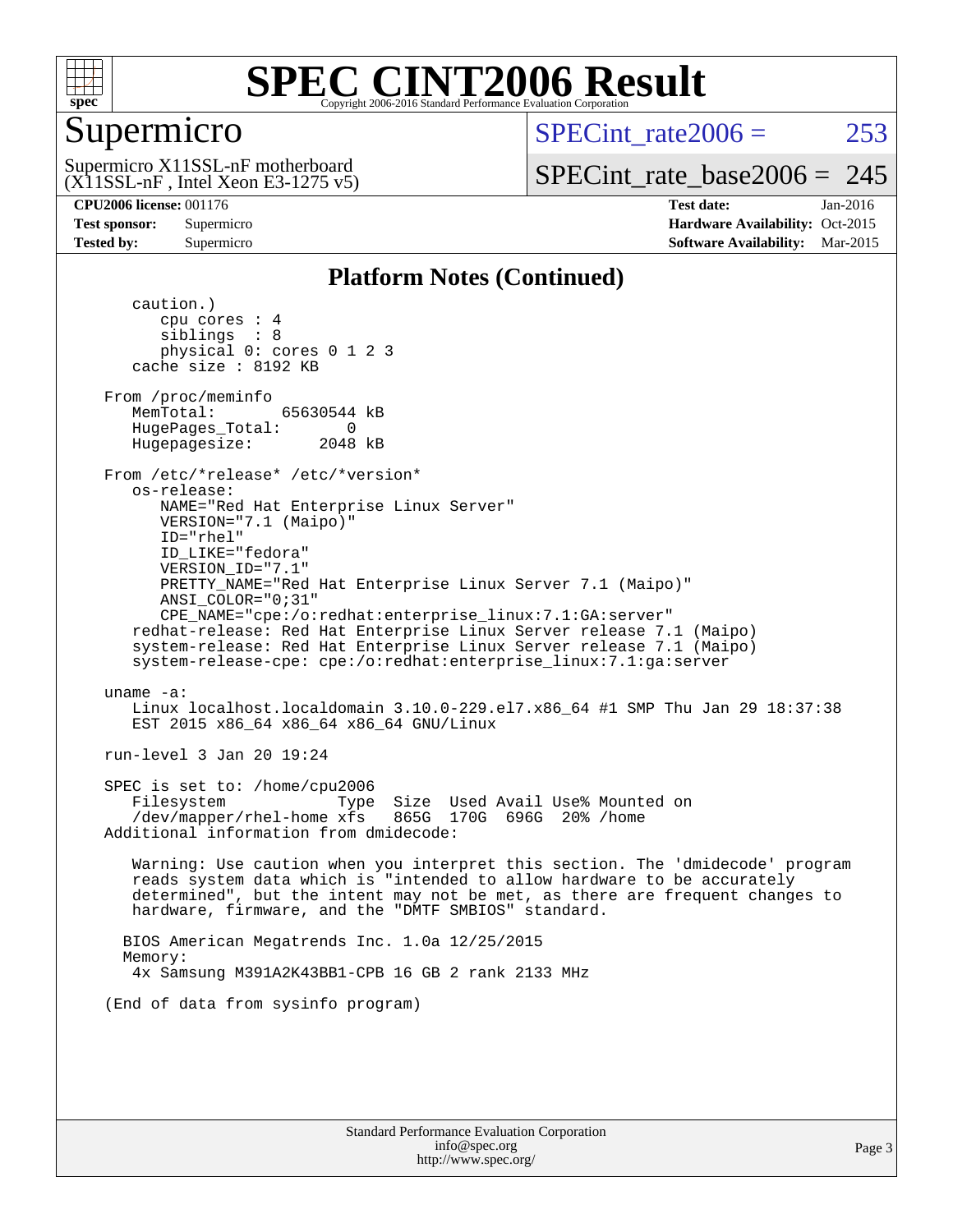

## Supermicro

SPECint rate $2006 = 253$ 

 $(X11SSL-nF$ , Intel Xeon E3-1275 v5) Supermicro X11SSL-nF motherboard

[SPECint\\_rate\\_base2006 =](http://www.spec.org/auto/cpu2006/Docs/result-fields.html#SPECintratebase2006) 245

**[CPU2006 license:](http://www.spec.org/auto/cpu2006/Docs/result-fields.html#CPU2006license)** 001176 **[Test date:](http://www.spec.org/auto/cpu2006/Docs/result-fields.html#Testdate)** Jan-2016 **[Test sponsor:](http://www.spec.org/auto/cpu2006/Docs/result-fields.html#Testsponsor)** Supermicro Supermicro **[Hardware Availability:](http://www.spec.org/auto/cpu2006/Docs/result-fields.html#HardwareAvailability)** Oct-2015 **[Tested by:](http://www.spec.org/auto/cpu2006/Docs/result-fields.html#Testedby)** Supermicro **Supermicro [Software Availability:](http://www.spec.org/auto/cpu2006/Docs/result-fields.html#SoftwareAvailability)** Mar-2015

#### **[General Notes](http://www.spec.org/auto/cpu2006/Docs/result-fields.html#GeneralNotes)**

Environment variables set by runspec before the start of the run: LD LIBRARY PATH = "/home/cpu2006/libs/32:/home/cpu2006/libs/64:/home/cpu2006/sh"

 Binaries compiled on a system with 1x Core i5-4670K CPU + 16GB memory using RedHat EL 7.0 Transparent Huge Pages enabled with: echo always > /sys/kernel/mm/transparent\_hugepage/enabled

### **[Base Compiler Invocation](http://www.spec.org/auto/cpu2006/Docs/result-fields.html#BaseCompilerInvocation)**

[C benchmarks](http://www.spec.org/auto/cpu2006/Docs/result-fields.html#Cbenchmarks):

[icc -m32 -L/opt/intel/composer\\_xe\\_2015/lib/ia32](http://www.spec.org/cpu2006/results/res2016q1/cpu2006-20160125-38771.flags.html#user_CCbase_intel_icc_011b86df29f8c679b747245588698a4d)

[C++ benchmarks:](http://www.spec.org/auto/cpu2006/Docs/result-fields.html#CXXbenchmarks)

[icpc -m32 -L/opt/intel/composer\\_xe\\_2015/lib/ia32](http://www.spec.org/cpu2006/results/res2016q1/cpu2006-20160125-38771.flags.html#user_CXXbase_intel_icpc_c2c99686a1a582c3e0de0b4806b02cea)

### **[Base Portability Flags](http://www.spec.org/auto/cpu2006/Docs/result-fields.html#BasePortabilityFlags)**

 400.perlbench: [-DSPEC\\_CPU\\_LINUX\\_IA32](http://www.spec.org/cpu2006/results/res2016q1/cpu2006-20160125-38771.flags.html#b400.perlbench_baseCPORTABILITY_DSPEC_CPU_LINUX_IA32) 462.libquantum: [-DSPEC\\_CPU\\_LINUX](http://www.spec.org/cpu2006/results/res2016q1/cpu2006-20160125-38771.flags.html#b462.libquantum_baseCPORTABILITY_DSPEC_CPU_LINUX) 483.xalancbmk: [-DSPEC\\_CPU\\_LINUX](http://www.spec.org/cpu2006/results/res2016q1/cpu2006-20160125-38771.flags.html#b483.xalancbmk_baseCXXPORTABILITY_DSPEC_CPU_LINUX)

#### **[Base Optimization Flags](http://www.spec.org/auto/cpu2006/Docs/result-fields.html#BaseOptimizationFlags)**

[C benchmarks](http://www.spec.org/auto/cpu2006/Docs/result-fields.html#Cbenchmarks):

[-xCORE-AVX2](http://www.spec.org/cpu2006/results/res2016q1/cpu2006-20160125-38771.flags.html#user_CCbase_f-xAVX2_5f5fc0cbe2c9f62c816d3e45806c70d7) [-ipo](http://www.spec.org/cpu2006/results/res2016q1/cpu2006-20160125-38771.flags.html#user_CCbase_f-ipo) [-O3](http://www.spec.org/cpu2006/results/res2016q1/cpu2006-20160125-38771.flags.html#user_CCbase_f-O3) [-no-prec-div](http://www.spec.org/cpu2006/results/res2016q1/cpu2006-20160125-38771.flags.html#user_CCbase_f-no-prec-div) [-opt-prefetch](http://www.spec.org/cpu2006/results/res2016q1/cpu2006-20160125-38771.flags.html#user_CCbase_f-opt-prefetch) [-opt-mem-layout-trans=3](http://www.spec.org/cpu2006/results/res2016q1/cpu2006-20160125-38771.flags.html#user_CCbase_f-opt-mem-layout-trans_a7b82ad4bd7abf52556d4961a2ae94d5)

[C++ benchmarks:](http://www.spec.org/auto/cpu2006/Docs/result-fields.html#CXXbenchmarks)

[-xCORE-AVX2](http://www.spec.org/cpu2006/results/res2016q1/cpu2006-20160125-38771.flags.html#user_CXXbase_f-xAVX2_5f5fc0cbe2c9f62c816d3e45806c70d7) [-ipo](http://www.spec.org/cpu2006/results/res2016q1/cpu2006-20160125-38771.flags.html#user_CXXbase_f-ipo) [-O3](http://www.spec.org/cpu2006/results/res2016q1/cpu2006-20160125-38771.flags.html#user_CXXbase_f-O3) [-no-prec-div](http://www.spec.org/cpu2006/results/res2016q1/cpu2006-20160125-38771.flags.html#user_CXXbase_f-no-prec-div) [-opt-prefetch](http://www.spec.org/cpu2006/results/res2016q1/cpu2006-20160125-38771.flags.html#user_CXXbase_f-opt-prefetch) [-opt-mem-layout-trans=3](http://www.spec.org/cpu2006/results/res2016q1/cpu2006-20160125-38771.flags.html#user_CXXbase_f-opt-mem-layout-trans_a7b82ad4bd7abf52556d4961a2ae94d5) [-Wl,-z,muldefs](http://www.spec.org/cpu2006/results/res2016q1/cpu2006-20160125-38771.flags.html#user_CXXbase_link_force_multiple1_74079c344b956b9658436fd1b6dd3a8a) [-L/sh -lsmartheap](http://www.spec.org/cpu2006/results/res2016q1/cpu2006-20160125-38771.flags.html#user_CXXbase_SmartHeap_32f6c82aa1ed9c52345d30cf6e4a0499)

### **[Base Other Flags](http://www.spec.org/auto/cpu2006/Docs/result-fields.html#BaseOtherFlags)**

[C benchmarks](http://www.spec.org/auto/cpu2006/Docs/result-fields.html#Cbenchmarks):

403.gcc: [-Dalloca=\\_alloca](http://www.spec.org/cpu2006/results/res2016q1/cpu2006-20160125-38771.flags.html#b403.gcc_baseEXTRA_CFLAGS_Dalloca_be3056838c12de2578596ca5467af7f3)

#### **[Peak Compiler Invocation](http://www.spec.org/auto/cpu2006/Docs/result-fields.html#PeakCompilerInvocation)**

[C benchmarks \(except as noted below\)](http://www.spec.org/auto/cpu2006/Docs/result-fields.html#Cbenchmarksexceptasnotedbelow):

[icc -m32 -L/opt/intel/composer\\_xe\\_2015/lib/ia32](http://www.spec.org/cpu2006/results/res2016q1/cpu2006-20160125-38771.flags.html#user_CCpeak_intel_icc_011b86df29f8c679b747245588698a4d)

Continued on next page

Standard Performance Evaluation Corporation [info@spec.org](mailto:info@spec.org) <http://www.spec.org/>

Page 4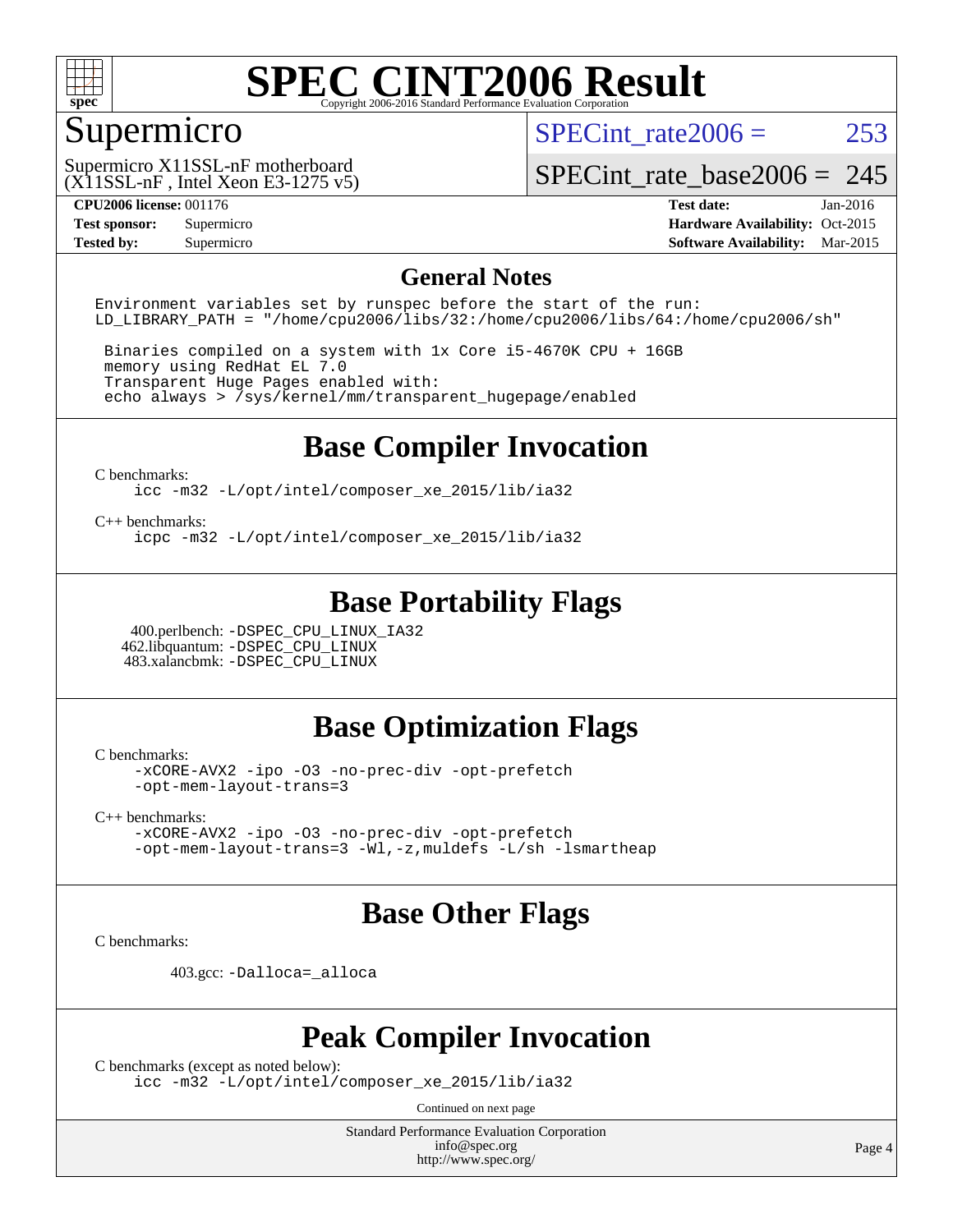

### Supermicro

SPECint rate $2006 = 253$ 

 $(X11SSL-nF,$  Intel Xeon E3-1275 v5) Supermicro X11SSL-nF motherboard

SPECint rate base2006 =  $245$ 

**[CPU2006 license:](http://www.spec.org/auto/cpu2006/Docs/result-fields.html#CPU2006license)** 001176 **[Test date:](http://www.spec.org/auto/cpu2006/Docs/result-fields.html#Testdate)** Jan-2016 **[Test sponsor:](http://www.spec.org/auto/cpu2006/Docs/result-fields.html#Testsponsor)** Supermicro Supermicro **[Hardware Availability:](http://www.spec.org/auto/cpu2006/Docs/result-fields.html#HardwareAvailability)** Oct-2015 **[Tested by:](http://www.spec.org/auto/cpu2006/Docs/result-fields.html#Testedby)** Supermicro **Supermicro [Software Availability:](http://www.spec.org/auto/cpu2006/Docs/result-fields.html#SoftwareAvailability)** Mar-2015

## **[Peak Compiler Invocation \(Continued\)](http://www.spec.org/auto/cpu2006/Docs/result-fields.html#PeakCompilerInvocation)**

400.perlbench: [icc -m64](http://www.spec.org/cpu2006/results/res2016q1/cpu2006-20160125-38771.flags.html#user_peakCCLD400_perlbench_intel_icc_64bit_bda6cc9af1fdbb0edc3795bac97ada53)

401.bzip2: [icc -m64](http://www.spec.org/cpu2006/results/res2016q1/cpu2006-20160125-38771.flags.html#user_peakCCLD401_bzip2_intel_icc_64bit_bda6cc9af1fdbb0edc3795bac97ada53)

456.hmmer: [icc -m64](http://www.spec.org/cpu2006/results/res2016q1/cpu2006-20160125-38771.flags.html#user_peakCCLD456_hmmer_intel_icc_64bit_bda6cc9af1fdbb0edc3795bac97ada53)

458.sjeng: [icc -m64](http://www.spec.org/cpu2006/results/res2016q1/cpu2006-20160125-38771.flags.html#user_peakCCLD458_sjeng_intel_icc_64bit_bda6cc9af1fdbb0edc3795bac97ada53)

[C++ benchmarks:](http://www.spec.org/auto/cpu2006/Docs/result-fields.html#CXXbenchmarks)

[icpc -m32 -L/opt/intel/composer\\_xe\\_2015/lib/ia32](http://www.spec.org/cpu2006/results/res2016q1/cpu2006-20160125-38771.flags.html#user_CXXpeak_intel_icpc_c2c99686a1a582c3e0de0b4806b02cea)

#### **[Peak Portability Flags](http://www.spec.org/auto/cpu2006/Docs/result-fields.html#PeakPortabilityFlags)**

 400.perlbench: [-DSPEC\\_CPU\\_LP64](http://www.spec.org/cpu2006/results/res2016q1/cpu2006-20160125-38771.flags.html#b400.perlbench_peakCPORTABILITY_DSPEC_CPU_LP64) [-DSPEC\\_CPU\\_LINUX\\_X64](http://www.spec.org/cpu2006/results/res2016q1/cpu2006-20160125-38771.flags.html#b400.perlbench_peakCPORTABILITY_DSPEC_CPU_LINUX_X64) 401.bzip2: [-DSPEC\\_CPU\\_LP64](http://www.spec.org/cpu2006/results/res2016q1/cpu2006-20160125-38771.flags.html#suite_peakCPORTABILITY401_bzip2_DSPEC_CPU_LP64) 456.hmmer: [-DSPEC\\_CPU\\_LP64](http://www.spec.org/cpu2006/results/res2016q1/cpu2006-20160125-38771.flags.html#suite_peakCPORTABILITY456_hmmer_DSPEC_CPU_LP64) 458.sjeng: [-DSPEC\\_CPU\\_LP64](http://www.spec.org/cpu2006/results/res2016q1/cpu2006-20160125-38771.flags.html#suite_peakCPORTABILITY458_sjeng_DSPEC_CPU_LP64) 462.libquantum: [-DSPEC\\_CPU\\_LINUX](http://www.spec.org/cpu2006/results/res2016q1/cpu2006-20160125-38771.flags.html#b462.libquantum_peakCPORTABILITY_DSPEC_CPU_LINUX) 483.xalancbmk: [-DSPEC\\_CPU\\_LINUX](http://www.spec.org/cpu2006/results/res2016q1/cpu2006-20160125-38771.flags.html#b483.xalancbmk_peakCXXPORTABILITY_DSPEC_CPU_LINUX)

## **[Peak Optimization Flags](http://www.spec.org/auto/cpu2006/Docs/result-fields.html#PeakOptimizationFlags)**

[C benchmarks](http://www.spec.org/auto/cpu2006/Docs/result-fields.html#Cbenchmarks):

 400.perlbench: [-xCORE-AVX2](http://www.spec.org/cpu2006/results/res2016q1/cpu2006-20160125-38771.flags.html#user_peakPASS2_CFLAGSPASS2_LDCFLAGS400_perlbench_f-xAVX2_5f5fc0cbe2c9f62c816d3e45806c70d7)(pass 2) [-prof-gen](http://www.spec.org/cpu2006/results/res2016q1/cpu2006-20160125-38771.flags.html#user_peakPASS1_CFLAGSPASS1_LDCFLAGS400_perlbench_prof_gen_e43856698f6ca7b7e442dfd80e94a8fc)(pass 1) [-ipo](http://www.spec.org/cpu2006/results/res2016q1/cpu2006-20160125-38771.flags.html#user_peakPASS2_CFLAGSPASS2_LDCFLAGS400_perlbench_f-ipo)(pass 2) [-O3](http://www.spec.org/cpu2006/results/res2016q1/cpu2006-20160125-38771.flags.html#user_peakPASS2_CFLAGSPASS2_LDCFLAGS400_perlbench_f-O3)(pass 2) [-no-prec-div](http://www.spec.org/cpu2006/results/res2016q1/cpu2006-20160125-38771.flags.html#user_peakPASS2_CFLAGSPASS2_LDCFLAGS400_perlbench_f-no-prec-div)(pass 2) [-prof-use](http://www.spec.org/cpu2006/results/res2016q1/cpu2006-20160125-38771.flags.html#user_peakPASS2_CFLAGSPASS2_LDCFLAGS400_perlbench_prof_use_bccf7792157ff70d64e32fe3e1250b55)(pass 2) [-auto-ilp32](http://www.spec.org/cpu2006/results/res2016q1/cpu2006-20160125-38771.flags.html#user_peakCOPTIMIZE400_perlbench_f-auto-ilp32) 401.bzip2: [-xCORE-AVX2](http://www.spec.org/cpu2006/results/res2016q1/cpu2006-20160125-38771.flags.html#user_peakPASS2_CFLAGSPASS2_LDCFLAGS401_bzip2_f-xAVX2_5f5fc0cbe2c9f62c816d3e45806c70d7)(pass 2) [-prof-gen](http://www.spec.org/cpu2006/results/res2016q1/cpu2006-20160125-38771.flags.html#user_peakPASS1_CFLAGSPASS1_LDCFLAGS401_bzip2_prof_gen_e43856698f6ca7b7e442dfd80e94a8fc)(pass 1) [-ipo](http://www.spec.org/cpu2006/results/res2016q1/cpu2006-20160125-38771.flags.html#user_peakPASS2_CFLAGSPASS2_LDCFLAGS401_bzip2_f-ipo)(pass 2) [-O3](http://www.spec.org/cpu2006/results/res2016q1/cpu2006-20160125-38771.flags.html#user_peakPASS2_CFLAGSPASS2_LDCFLAGS401_bzip2_f-O3)(pass 2) [-no-prec-div](http://www.spec.org/cpu2006/results/res2016q1/cpu2006-20160125-38771.flags.html#user_peakPASS2_CFLAGSPASS2_LDCFLAGS401_bzip2_f-no-prec-div)(pass 2) [-prof-use](http://www.spec.org/cpu2006/results/res2016q1/cpu2006-20160125-38771.flags.html#user_peakPASS2_CFLAGSPASS2_LDCFLAGS401_bzip2_prof_use_bccf7792157ff70d64e32fe3e1250b55)(pass 2) [-opt-prefetch](http://www.spec.org/cpu2006/results/res2016q1/cpu2006-20160125-38771.flags.html#user_peakCOPTIMIZE401_bzip2_f-opt-prefetch) [-auto-ilp32](http://www.spec.org/cpu2006/results/res2016q1/cpu2006-20160125-38771.flags.html#user_peakCOPTIMIZE401_bzip2_f-auto-ilp32) [-ansi-alias](http://www.spec.org/cpu2006/results/res2016q1/cpu2006-20160125-38771.flags.html#user_peakCOPTIMIZE401_bzip2_f-ansi-alias) 403.gcc: [-xCORE-AVX2](http://www.spec.org/cpu2006/results/res2016q1/cpu2006-20160125-38771.flags.html#user_peakCOPTIMIZE403_gcc_f-xAVX2_5f5fc0cbe2c9f62c816d3e45806c70d7) [-ipo](http://www.spec.org/cpu2006/results/res2016q1/cpu2006-20160125-38771.flags.html#user_peakCOPTIMIZE403_gcc_f-ipo) [-O3](http://www.spec.org/cpu2006/results/res2016q1/cpu2006-20160125-38771.flags.html#user_peakCOPTIMIZE403_gcc_f-O3) [-no-prec-div](http://www.spec.org/cpu2006/results/res2016q1/cpu2006-20160125-38771.flags.html#user_peakCOPTIMIZE403_gcc_f-no-prec-div)  $429$ .mcf: basepeak = yes 445.gobmk: [-xCORE-AVX2](http://www.spec.org/cpu2006/results/res2016q1/cpu2006-20160125-38771.flags.html#user_peakPASS2_CFLAGSPASS2_LDCFLAGS445_gobmk_f-xAVX2_5f5fc0cbe2c9f62c816d3e45806c70d7)(pass 2) [-prof-gen](http://www.spec.org/cpu2006/results/res2016q1/cpu2006-20160125-38771.flags.html#user_peakPASS1_CFLAGSPASS1_LDCFLAGS445_gobmk_prof_gen_e43856698f6ca7b7e442dfd80e94a8fc)(pass 1) [-prof-use](http://www.spec.org/cpu2006/results/res2016q1/cpu2006-20160125-38771.flags.html#user_peakPASS2_CFLAGSPASS2_LDCFLAGS445_gobmk_prof_use_bccf7792157ff70d64e32fe3e1250b55)(pass 2) [-ansi-alias](http://www.spec.org/cpu2006/results/res2016q1/cpu2006-20160125-38771.flags.html#user_peakCOPTIMIZE445_gobmk_f-ansi-alias) [-opt-mem-layout-trans=3](http://www.spec.org/cpu2006/results/res2016q1/cpu2006-20160125-38771.flags.html#user_peakCOPTIMIZE445_gobmk_f-opt-mem-layout-trans_a7b82ad4bd7abf52556d4961a2ae94d5) 456.hmmer: [-xCORE-AVX2](http://www.spec.org/cpu2006/results/res2016q1/cpu2006-20160125-38771.flags.html#user_peakCOPTIMIZE456_hmmer_f-xAVX2_5f5fc0cbe2c9f62c816d3e45806c70d7) [-ipo](http://www.spec.org/cpu2006/results/res2016q1/cpu2006-20160125-38771.flags.html#user_peakCOPTIMIZE456_hmmer_f-ipo) [-O3](http://www.spec.org/cpu2006/results/res2016q1/cpu2006-20160125-38771.flags.html#user_peakCOPTIMIZE456_hmmer_f-O3) [-no-prec-div](http://www.spec.org/cpu2006/results/res2016q1/cpu2006-20160125-38771.flags.html#user_peakCOPTIMIZE456_hmmer_f-no-prec-div) [-unroll2](http://www.spec.org/cpu2006/results/res2016q1/cpu2006-20160125-38771.flags.html#user_peakCOPTIMIZE456_hmmer_f-unroll_784dae83bebfb236979b41d2422d7ec2) [-auto-ilp32](http://www.spec.org/cpu2006/results/res2016q1/cpu2006-20160125-38771.flags.html#user_peakCOPTIMIZE456_hmmer_f-auto-ilp32) 458.sjeng: [-xCORE-AVX2](http://www.spec.org/cpu2006/results/res2016q1/cpu2006-20160125-38771.flags.html#user_peakPASS2_CFLAGSPASS2_LDCFLAGS458_sjeng_f-xAVX2_5f5fc0cbe2c9f62c816d3e45806c70d7)(pass 2) [-prof-gen](http://www.spec.org/cpu2006/results/res2016q1/cpu2006-20160125-38771.flags.html#user_peakPASS1_CFLAGSPASS1_LDCFLAGS458_sjeng_prof_gen_e43856698f6ca7b7e442dfd80e94a8fc)(pass 1) [-ipo](http://www.spec.org/cpu2006/results/res2016q1/cpu2006-20160125-38771.flags.html#user_peakPASS2_CFLAGSPASS2_LDCFLAGS458_sjeng_f-ipo)(pass 2) [-O3](http://www.spec.org/cpu2006/results/res2016q1/cpu2006-20160125-38771.flags.html#user_peakPASS2_CFLAGSPASS2_LDCFLAGS458_sjeng_f-O3)(pass 2) [-no-prec-div](http://www.spec.org/cpu2006/results/res2016q1/cpu2006-20160125-38771.flags.html#user_peakPASS2_CFLAGSPASS2_LDCFLAGS458_sjeng_f-no-prec-div)(pass 2) [-prof-use](http://www.spec.org/cpu2006/results/res2016q1/cpu2006-20160125-38771.flags.html#user_peakPASS2_CFLAGSPASS2_LDCFLAGS458_sjeng_prof_use_bccf7792157ff70d64e32fe3e1250b55)(pass 2) [-unroll4](http://www.spec.org/cpu2006/results/res2016q1/cpu2006-20160125-38771.flags.html#user_peakCOPTIMIZE458_sjeng_f-unroll_4e5e4ed65b7fd20bdcd365bec371b81f) [-auto-ilp32](http://www.spec.org/cpu2006/results/res2016q1/cpu2006-20160125-38771.flags.html#user_peakCOPTIMIZE458_sjeng_f-auto-ilp32)

Continued on next page